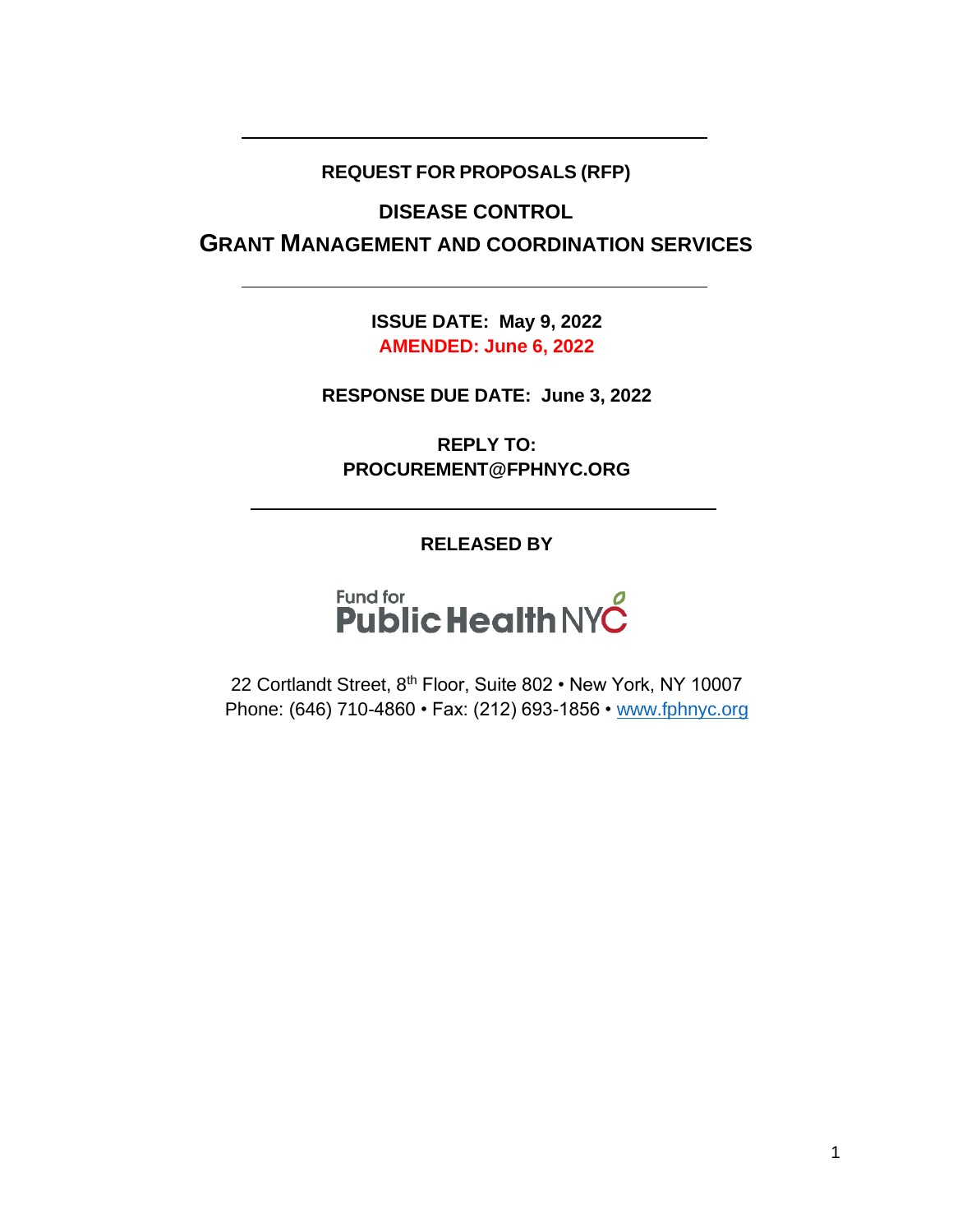# **TABLE OF CONTENTS**

| SECTION I: SUMMARY OF THE RFP (AMENDED 6/6/2022) 3        |  |
|-----------------------------------------------------------|--|
|                                                           |  |
| SECTION III: COMPLETING THE PROPOSAL (AMENDED 6/6/2022)12 |  |
| SECTION IV: EVALUATION, AND AWARD PROCEDURES13            |  |
|                                                           |  |
| A. Right to Amend, Cancel This RFP, or Solicit a New RFP  |  |
| <b>B. Right to Reject Proposals</b>                       |  |
| C. Insurance                                              |  |
| <b>D. NYC Vendor Registration</b>                         |  |
| <b>E. Proposal Costs</b>                                  |  |
| <b>F. Fulfillment of Requirements</b>                     |  |
| <b>G. Submitted Information</b>                           |  |
|                                                           |  |
|                                                           |  |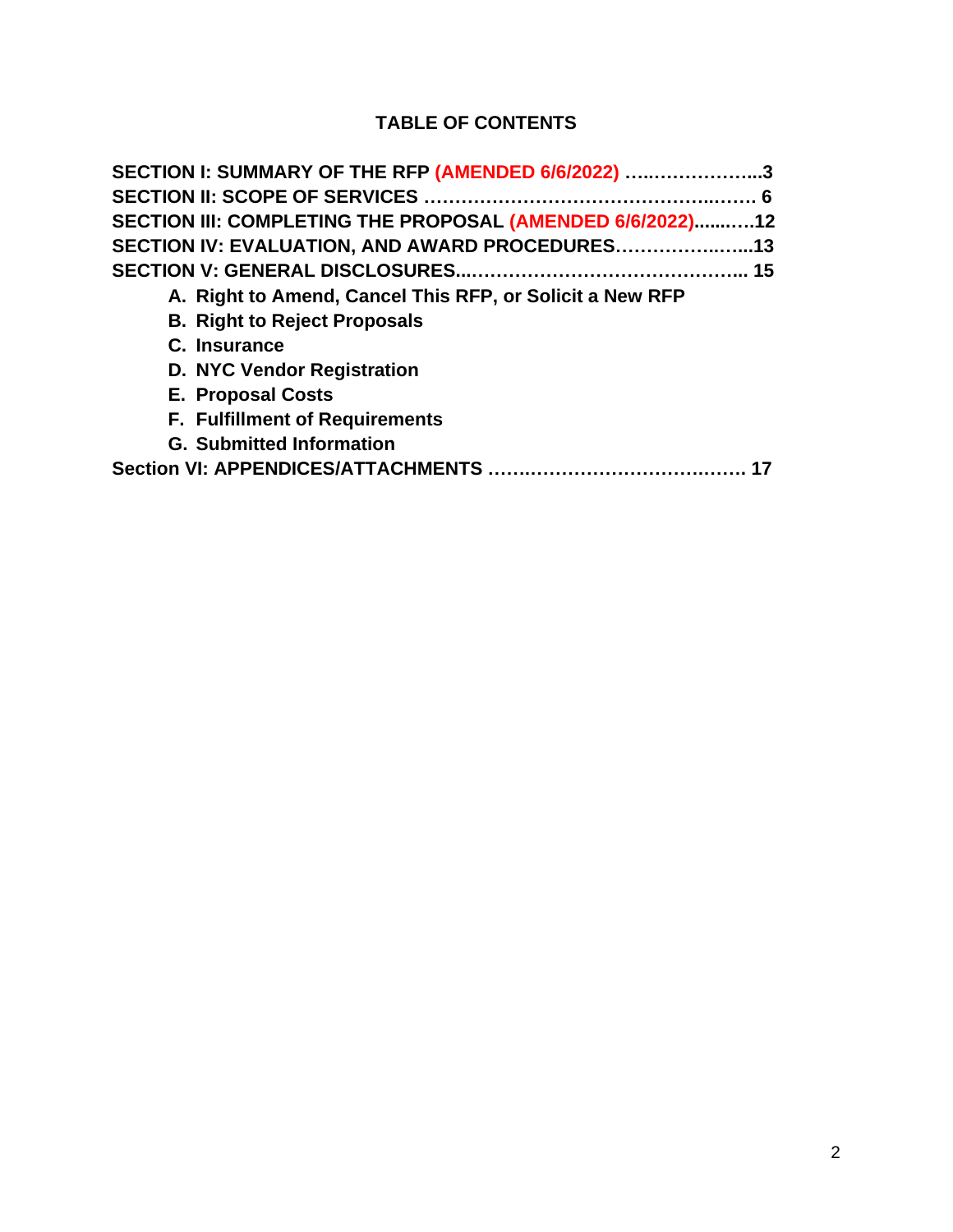### **SECTION I: SUMMARY OF THE REQUEST FOR PROPOSALS (Amended – 6/6/2022)**

This Request for Proposals (RFP) is issued by the Fund for Public Health in New York City (FPHNYC), on behalf of the New York City Department of Health and Mental Hygiene's (NYC DOHMH) Bureau of Division Management and Systems Coordination (DMSC) to provide comprehensive project management services facilitating successful oversight and coordination across multiple, multimillion dollar federal grants awarded to the Division of Disease Control.

## **A. RFP Timetable**

| <b>EVENT</b>                          | <b>DATE</b>                  |
|---------------------------------------|------------------------------|
| Release of Request for Proposals      | May 9, 2022                  |
| <b>Deadline for Written Questions</b> | May 18, 2022 - 11:59 PM EST  |
| Q&A Posted                            | <b>June 2, 2022</b>          |
| Deadline for Receipt of Proposals     | June 10, 2022 - 11:59 PM EST |
| (Amended 6//6/2022)                   |                              |
| Expected Notice of Award*             | June 29, 2022                |
| <b>Expected Project Start Date*</b>   | July 19, 2022                |

\*Notice of award and project start dates are target dates only. FPHNYC may amend the schedule as needed.

# **B. Applicant Eligibility**

To be eligible for consideration, Applicants must have:

- A minimum of five (5) years' experience in project management;
- Experience applying for and administering large (at least \$5 million annually) government grants
- Experience working with city, county, or state agencies on public health initiatives;
- Information systems to carry out collaborative work (e.g., MS Teams, Zoom, etc.);
- Systems in place to record time and effort toward contract scope and deliverables.
- Registered as a City of New York approved vendor. Further detail on registering as an approved vendor can be found in Section V on page 14.
- Proof of required insurance coverage. Further detail on insurance requirements can be found in Section V on page 14.

## **C. Basic Funding Information**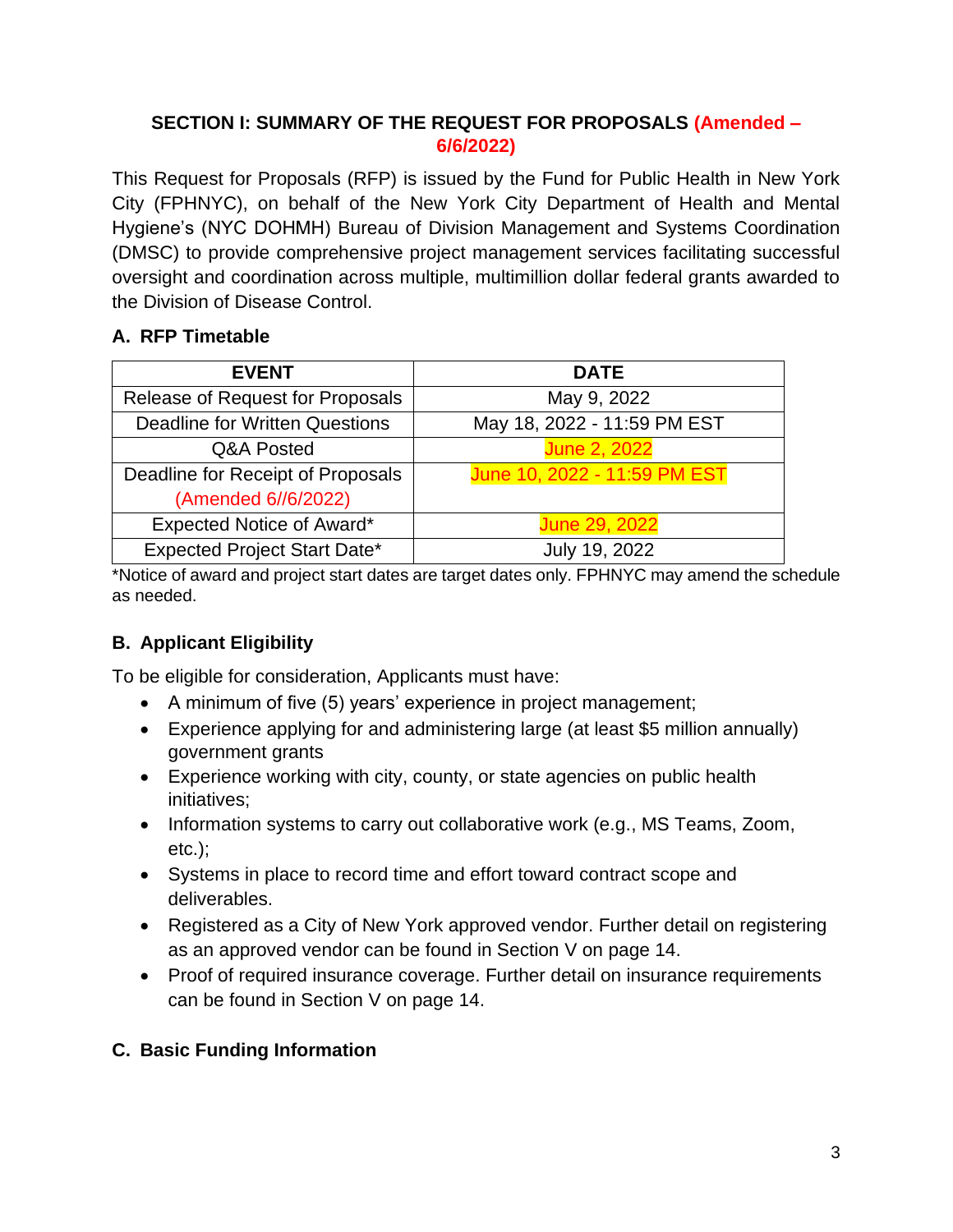| <b>Funding Term</b>        | Initial contract period will begin on July 19, 2022 and run through |
|----------------------------|---------------------------------------------------------------------|
|                            | June 30, 2023. Subsequent contract periods are contingent upon      |
|                            | funding availability (up to two years).                             |
| <b>Anticipated Funding</b> | The anticipated funding amount is \$250,000 per period. DOHMH       |
| and Payment Structure      | and FPHNYC reserve the right to change the value of the award.      |
|                            | Payments will be released for invoiced hours worked and             |
|                            | deliverables achieved. Invoices for completion of deliverables      |
|                            | must be accompanied by documented proof of completion               |
|                            | and approved by DOHMH.                                              |
|                            |                                                                     |
|                            | See budget section for more details.                                |

#### **D. RFP Inquiries, Written Questions and Answers**

Questions and requests for clarification about this RFP must be submitted via e-mail to [procurement@fphnyc.org](mailto:procurement@fphnyc.org) with the subject line of "Disease Control Grant Management and Coordination Services**.**" All questions and inquiries must be received by May 18, 2022 by 11:59 p.m. EDT. Any questions received after the deadline may not be answered.

The Q&A will be posted at: [https://www.fphnyc.org/get-involved/rfps/.](https://www.fphnyc.org/get-involved/rfps/)

Applicants are encouraged to check the webpage frequently to stay informed throughout the procurement process.

## **E. Submission Instructions (Amended – 6/6/2022)**

Completed proposals must be submitted electronically. Please format all documents submitted in response to this in accordance with the provided instructions. Proposals must be **e-mailed** to the following address, no later than **Friday, June 10, 2022 - 11:59 PM EST**.

**Subject:** Disease Control Grant Management and Coordination Services **E-mail**: [procurement@fphnyc.org](mailto:aholland@fphnyc.org)

Interested applicants should follow the proposal instructions in Section III: Completing the Proposal.

## **F. Addenda to the RFP**

If necessary, FPHNYC will issue addenda to amend conditions or requirements relating to the RFP. Any addenda to the RFP will be posted on the FPHNYC website: [https://www.fphnyc.org/get-involved/rfps/.](https://www.fphnyc.org/get-involved/rfps/) Applicants are encouraged to check the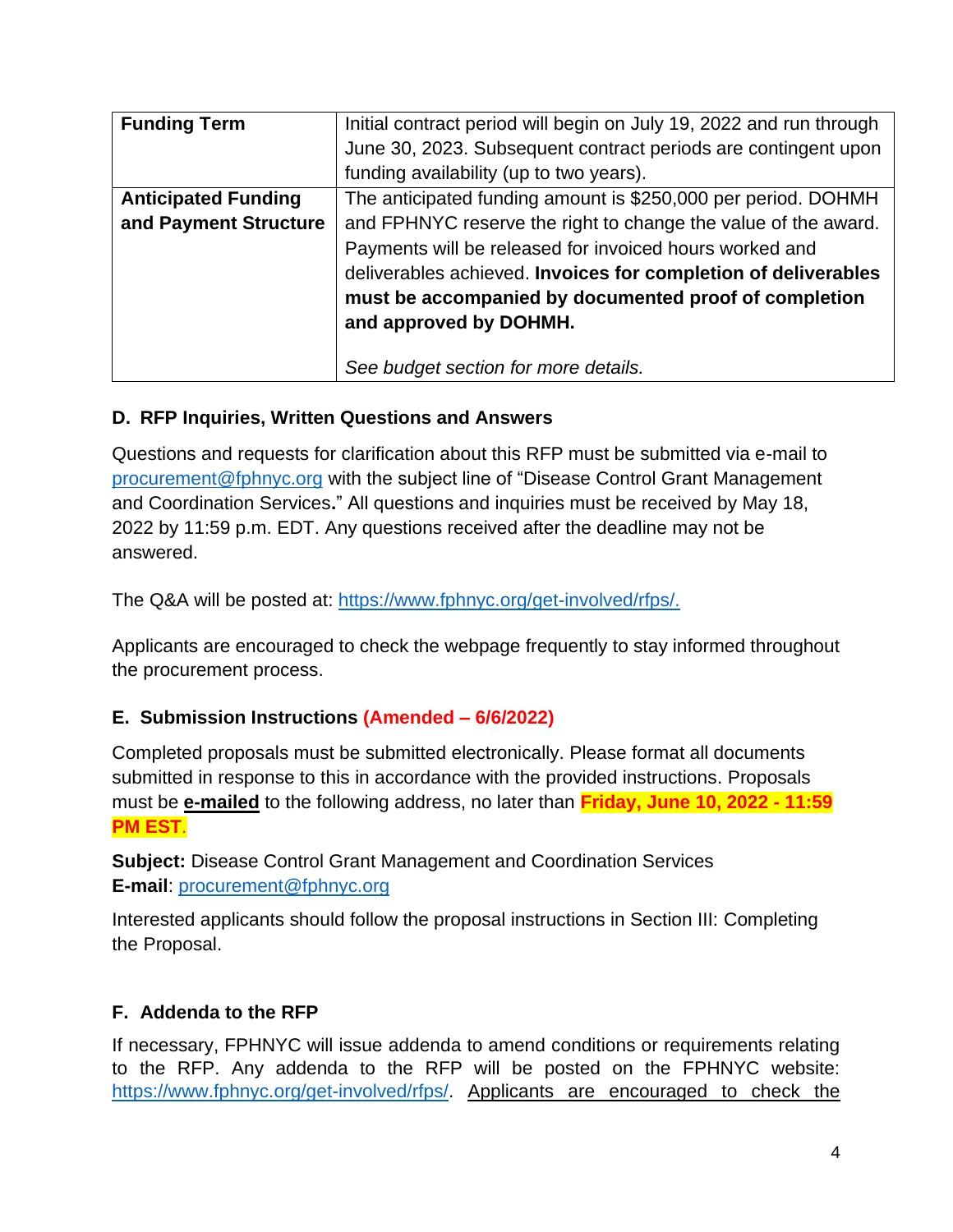website prior to submitting their final proposal. Each Applicant shall acknowledge receipt of such addenda on the form provided.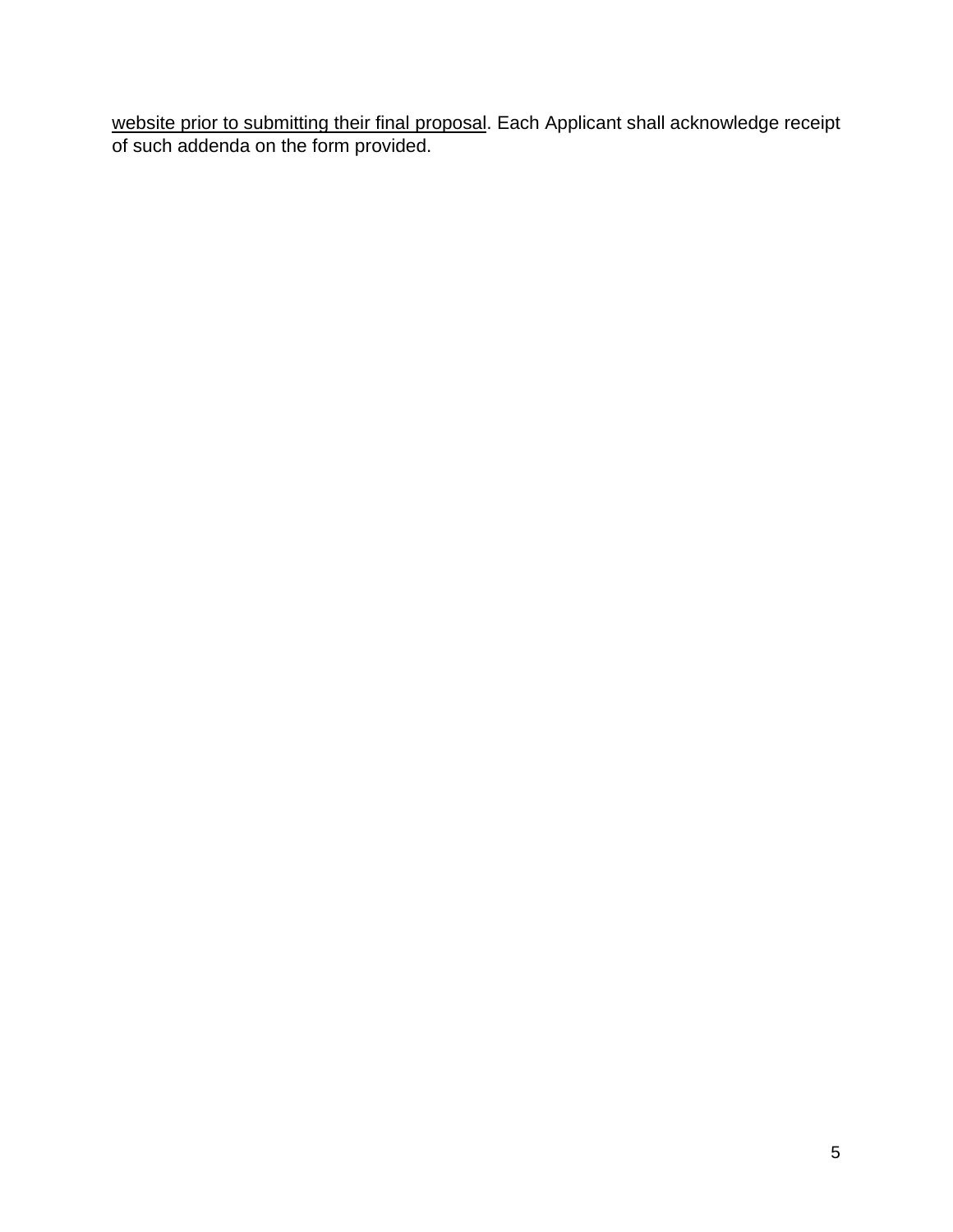#### **SECTION II: SCOPE OF SERVICES**

#### **A. Background/Purpose**

In early 2020, New York City Department of Health and Mental Hygiene (NYC DOHMH) was selected to receive supplemental Epidemiology and Laboratory Capacity for Prevention and Control of Emerging Infectious Diseases (ELC) funding from the Centers for Disease Control and Prevention (CDC) to respond to the COVID-19 pandemic. Since the start of the response, NYC has received supplemental funding in excess of \$350MM to support various segments of the COVID-19 response which includes expanding testing, building laboratory capacity, addressing gaps in information systems, conducting case investigations, and outbreak response among many other activities. While the grant periods for ELC supplemental awards are expected to end by July 31, 2024, the oversight required highlighted a need for dedicated federal grant project management support to ensure compliance with ELC terms and the terms of other grants awarded to DOHMH and managed by the Division of Disease Control. Support is also needed to apply for new grant awards and continuations.

To support compliance with the administrative requirements of federal grant awards, DOHMH or "the Agency" is seeking an appropriately qualified vendor to provide project management services for the Division of Disease Control Bureau of Division Management and Systems Coordination (DMSC). The vendor will work with Disease Control leadership and staff, program and administrative staff across the Agency (e.g., Finance, IT, Bureau of Communicable Diseases, etc.), subrecipients of grant funds (which may include Department of Social Services (DSS), NYC Health + Hospitals (H+H), and other city agencies), and other project management consultants engaged in supporting grantfunded activities.

The selected vendor for this RFP must be able to seamlessly transition from the existing contract for project management services so that current activities are uninterrupted.

#### **B. Project Scope of Work**

Through this RFP, the NYC DOHMH (the Agency) seeks a consultant to:

- 1. Advise the Agency on new and continuing proposals for federal funding and manage grant proposal processes:
	- Review notices of funding opportunities, continuation guidance, and other requests for new and continuing proposals and advise the Agency on pursuing funding;
	- Convene key stakeholders in the Agency and external partners (where applicable) involved in the development of grant proposals for proposal orientation meetings, develop proposal timelines, and facilitate discussions of grant proposal roles and responsibilities;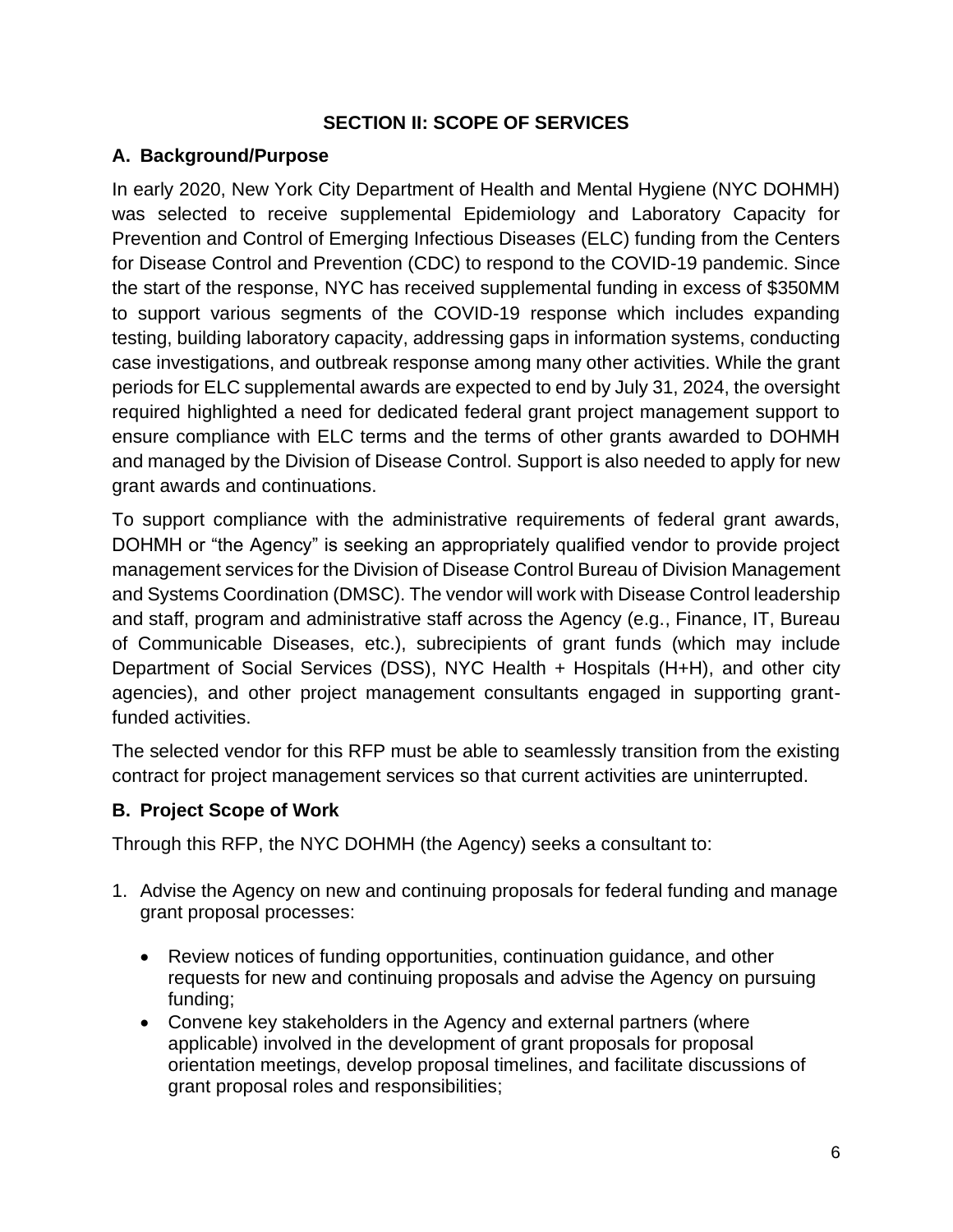- Compile components of proposals, review for completeness, and prepare for submission by the Agency.
- 2. Develop and maintain systems and protocols to ensure compliance with terms of federal funding:
	- Develop, share, and carry out a Project Management, Collaboration, and Communication Plan for each grant being managed including, but not limited to: reporting templates, timelines, deadlines, committees, meeting schedules, and contact information for all grant partners and key program staff;
	- Design and distribute forms, spreadsheets, and templates, as needed, for use by grant partners to report milestones, performance data, budget modifications, and other metrics throughout the grant period;
	- Participate in meetings with grant partners to plan and coordinate development of workplans and budget documents;
	- Gather and track data, reports, and documents from grant-funded programs (including those managed by subrecipients) and enter information into grant reporting systems (e.g. REDCap);
	- Prepare and review draft workplan and budget documents, distribute to grant leads for their review, compile and incorporate edits and feedback, and submit to grant funders for approval;
	- Organizing and submitting program and budget modification requests from grantfunded programs;
	- Navigate and use information systems required to report grant activities and maintain compliance with terms;
	- Facilitate completion of response to grant Terms & Conditions within specified timeframes;
	- Remind grant partners about workplan milestones and grant reporting deadlines (e.g. progress report due dates, budget report and modification due dates, submission of required reports, etc.).
- 3. Facilitate coordination among grant partners to implement funded activities for Disease Control-awarded grants:
	- Represent the Agency when interacting with grant funders;
	- Serve as a liaison among the Agency and its grant partners (subrecipients and other key stakeholders in grant-funded programs);
	- Create and maintain a contact list of grant partner key staff that briefly summarizes each person's role and responsibilities;
	- Hold grant partners accountable for timely reporting of progress, milestones, performance data, and other components of grant compliance;
	- Solicit and integrate feedback from grant partners about communication and collaboration preferences and needs;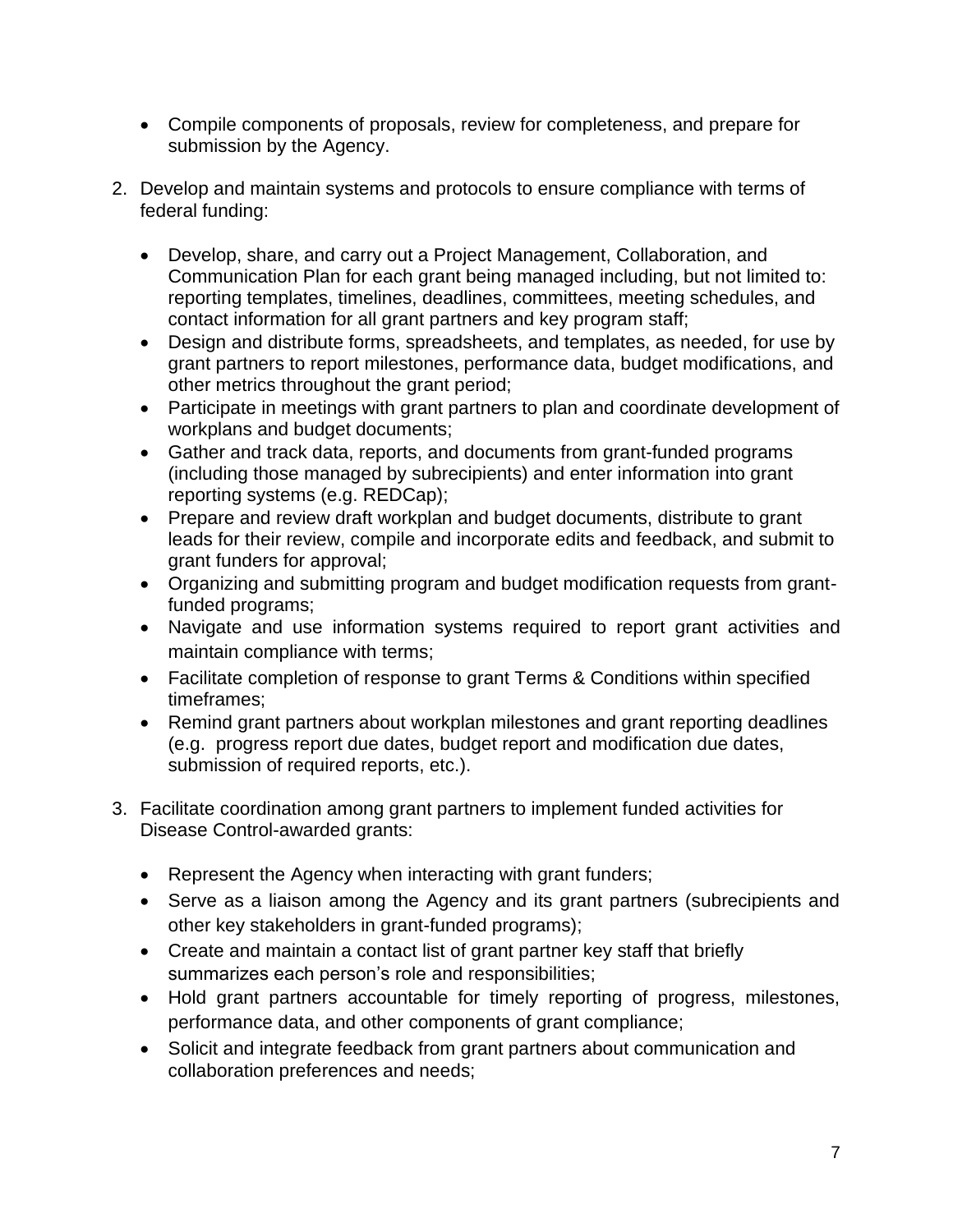- Consult with Agency Finance and grant management staff to track grant spending, modifications, and award amendments;
- Plan, schedule, and facilitate routine collaborative meetings for grant stakeholders covering administrative (i.e. fiscal, human resources, etc.) and programmatic activities. Meetings should cover: project progress and priorities, contracts, spending, modifications, barriers to implementation and how they may be addressed, and assessing and managing risks to grant awards;
- Collaborate with other Agency consultants working on DOHMH grants, as needed, to manage the administrative components of federal grants;
- Provide other administrative and management support and consultation to facilitate successful execution of grant activities.

#### **C. Schedule of Deliverables and Compensation**

The vendor will be compensated for invoiced hours worked with some hourly payments contingent upon the achievement of deliverables described in the following table.

To be paid, the vendor must submit monthly invoices for services provided under the scope of work. Invoices must be detailed and clearly list services provided (specifying the project), hours worked per service, and the hourly rate associated with the service. Invoices must be submitted on time according to a regular schedule but no more frequently than every 30 days.

| <b>DELIVERABLES</b>                                                                                                                                                                                                                                                           | <b>MINIMUM REQUIRED ACTIVITIES AND</b><br><b>DOCUMENTATION</b>                                                                                                                                                                                                                                                                                                                                                                                                                                                                                                                                                                                                               | <b>DUE DATE</b>                                                                                                     | <b>AMOUNT TO BE PAID</b><br><b>UPON COMPLETION</b> |
|-------------------------------------------------------------------------------------------------------------------------------------------------------------------------------------------------------------------------------------------------------------------------------|------------------------------------------------------------------------------------------------------------------------------------------------------------------------------------------------------------------------------------------------------------------------------------------------------------------------------------------------------------------------------------------------------------------------------------------------------------------------------------------------------------------------------------------------------------------------------------------------------------------------------------------------------------------------------|---------------------------------------------------------------------------------------------------------------------|----------------------------------------------------|
| Deliverable 1: Project<br>Management,<br><b>Collaboration, and</b><br><b>Communication plan for</b><br><b>Epidemiology and</b><br><b>Laboratory Capacity for</b><br><b>Prevention and Control of</b><br><b>Emerging Infectious</b><br>Diseases (ELC) cooperative<br>agreement | Draft, refine, and finalize a detailed<br>project plan for the ELC cooperative<br>agreement portfolio. The plan should<br>include, at minimum, details on how the<br>contractor will facilitate progress toward<br>grant milestones, processes for working<br>with DOHMH and grant partners,<br>templates and forms for reports and<br>modifications, timelines for grant partners<br>on submissions for both new and existing<br>grant awards, meetings to check-in on<br>progress, and a detailed contact list. As<br>additional grants are added to the<br>contract scope, additional Project<br>Management, Collaboration, and<br>Communication plans will be developed. | 9/1/2022 (for ELC<br>portfolio); 45<br>days after the<br>notice of award<br>(NOA) for<br>subsequent grant<br>awards | Hourly rate for<br>completion of<br>deliverable    |
| Deliverable 2: Project<br>Management,<br><b>Collaboration, and</b><br><b>Communication plan for</b><br><b>COVID-19 Vaccination</b><br><b>Activities Grant</b>                                                                                                                 | Draft, refine, and finalize a detailed<br>project management plan for the COVID-<br>19 Vaccination Activities. The plan should<br>include, at minimum, details on how the<br>contractor will facilitate progress toward<br>grant milestones, processes for working                                                                                                                                                                                                                                                                                                                                                                                                           | 9/1/2022; 45<br>days after the<br>notice of award<br>(NOA) for<br>subsequent grant<br>awards                        | Hourly rate for<br>completion of<br>deliverable    |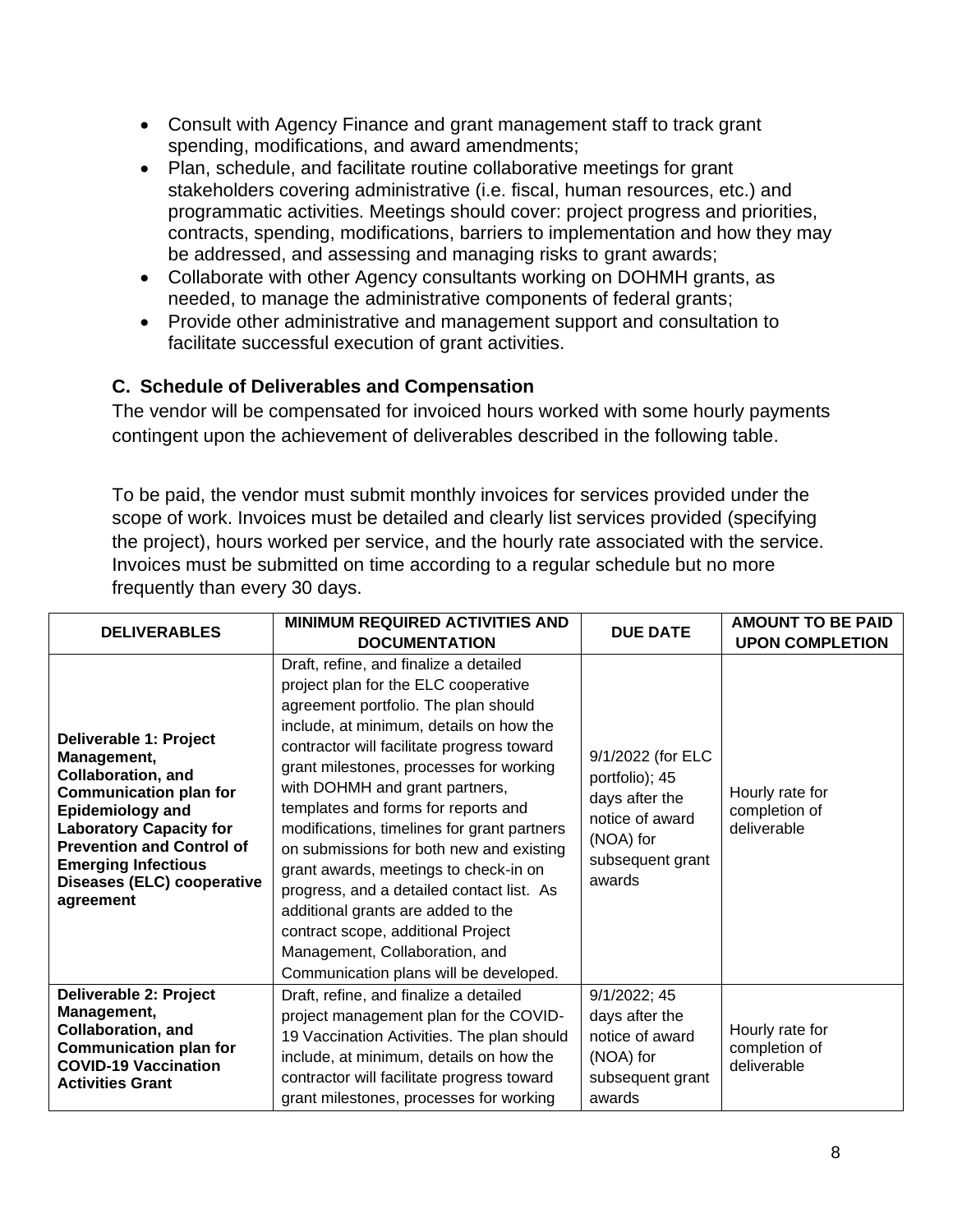|                                                                                       | with DOHMH and grant partners.<br>including other Divisions, programs and<br>city agencies' templates and forms for<br>reports and modifications, timelines for<br>grant partners on submissions for both<br>new and existing grant awards, meetings<br>to check-in on progress, and a detailed<br>contact list. As additional grants are<br>added to the contract scope, additional<br>Project Management, Collaboration, and |                                           |                                                 |
|---------------------------------------------------------------------------------------|--------------------------------------------------------------------------------------------------------------------------------------------------------------------------------------------------------------------------------------------------------------------------------------------------------------------------------------------------------------------------------------------------------------------------------|-------------------------------------------|-------------------------------------------------|
| Deliverable 3: Submission<br>of grant performance<br>measures and progress<br>updates | Communication plans will be developed.<br>Gather, review, and submit on time<br>monthly, quarterly, twice annual, and<br>annual performance measures and<br>progress updates for all grants under<br>scope. Submission systems include, but<br>are not limited to, CDC's Redcap<br>reporting program.                                                                                                                          | Corresponds to<br>submission<br>deadlines | Hourly rate for<br>completion of<br>deliverable |

## **D. Recipient Requirements**

- The recipient of the contract will be required to name a dedicated project lead who will serve as the main point of contact for DOHMH. The project lead should be the individual responsible for day-to-day management of the project.
- The recipients will also be required to name a fiscal/administrative contact who will serve as the main point of contact for contract administration and invoicing (may be the same as the project lead).
- The recipients will be required to have information systems needed to meet expectations and carry out the proposed project management approach (e.g. reporting requirements [REDCap], telecommunications, file management, videoconferencing [MS Teams and/or Zoom], etc.).

## **E. Project Management**

Lauren da Fonte, COVID Project Manager (ldafonte2@health.nyc.gov), will serve as the contract monitor and will be responsible for overseeing day-to-day activities and the completion of deliverables.

Bi-weekly meetings will be conducted to provide programmatic updates, review contract progress, and identify any challenges and/or needs of the project.

Proof of deliverable completion and invoices should be submitted to DOHMH by the specific deliverable due date as outlined in Section II.C: the Schedule of Deliverables and Compensation.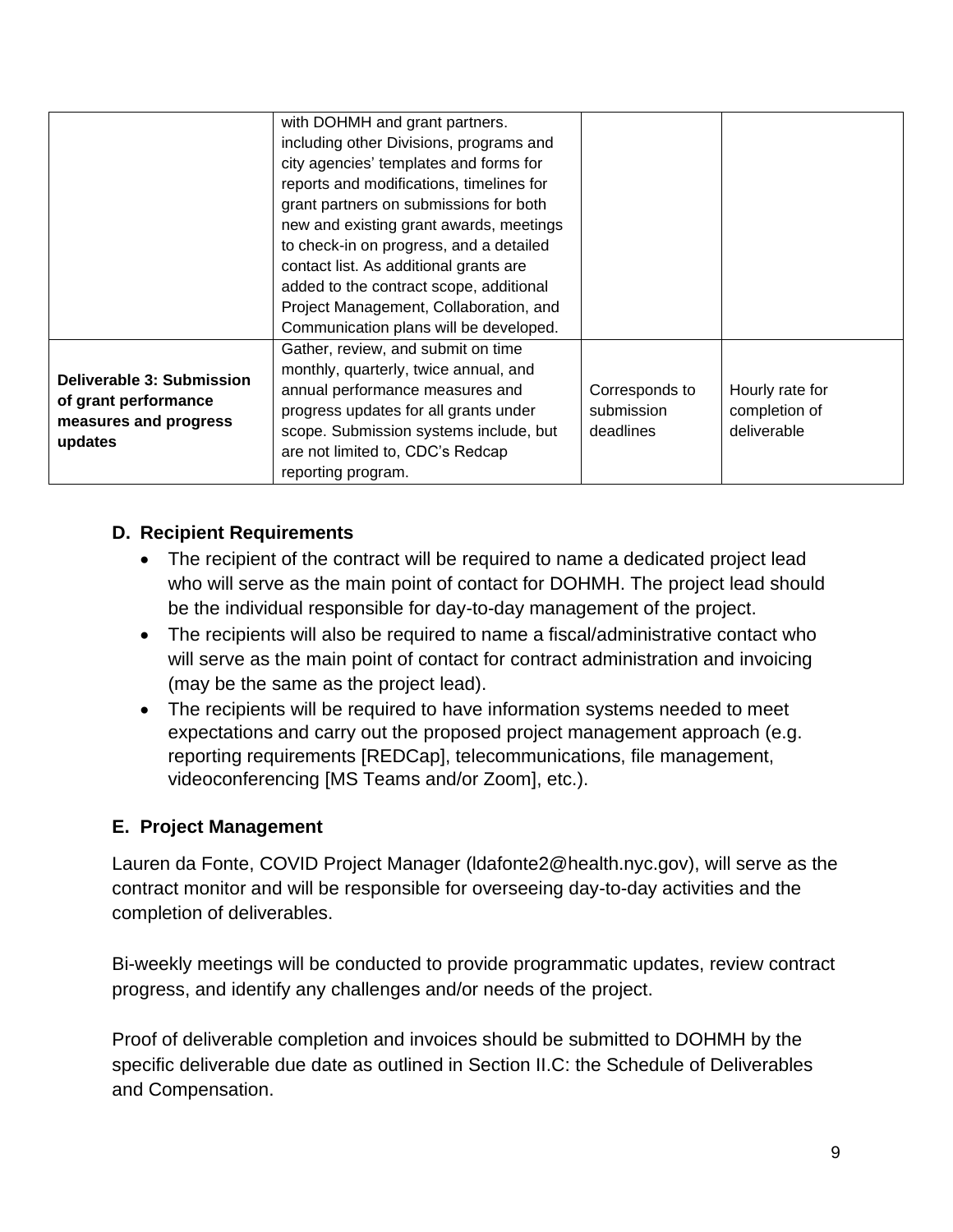#### **SECTION III: COMPLETING THE PROPOSAL (AMENDED – 6/6/2022)**

**Instructions**: The items contained in this section must be included in the Applicant's proposal to meet the minimum requirements for evaluation. The sections must be in the order described and written in a straightforward and concise manner. Proposals will be evaluated based on their content, not length.

Respondents must carefully examine all requirements stipulated in this RFP and respond to each requirement in their proposal.

#### **A. Proposal Format Requirements**

- Font: 12 point Times New Roman
- Spacing: Single
- Pages: No more than 8 pages, numbered (exclusive of title page, table of contents, and example documents)
- Margins: 1 inch
- Paper:  $8\frac{1}{2} \times 11$
- File Format: PDF

#### **B. Content of Proposal**

The proposal must respond to all of the sections below and address all the questions in each section in the order listed. Label the beginning of each section as indicated (e.g., "Project and grant management approach") and include each question number and letter.

To be considered for an award, Applicants must submit their completed proposal by June 10, 2022, at 11:59 p.m. EDT. All proposals must be submitted via email to [procurement@fphnyc.org.](mailto:procurement@fphnyc.org)

The proposal should consist of the following components:

- **1. Contract Attestation (Attachment A)**
- **2. Applicant Signature Form (Attachment B)**
- **3. Applicant Eligibility Questionnaire (Attachment C)**

#### **4. Proposal**

## **A. Staffing**

- List the proposed staff who will be working on this project and, for each, describe their experience and their project roles
- Attach an organizational chart showing all proposed project staff
- Proposals will be scored according to the years of experience that proposed staff have: 1) administering large grants and 2) working with city, county, or state agencies on public health initiatives.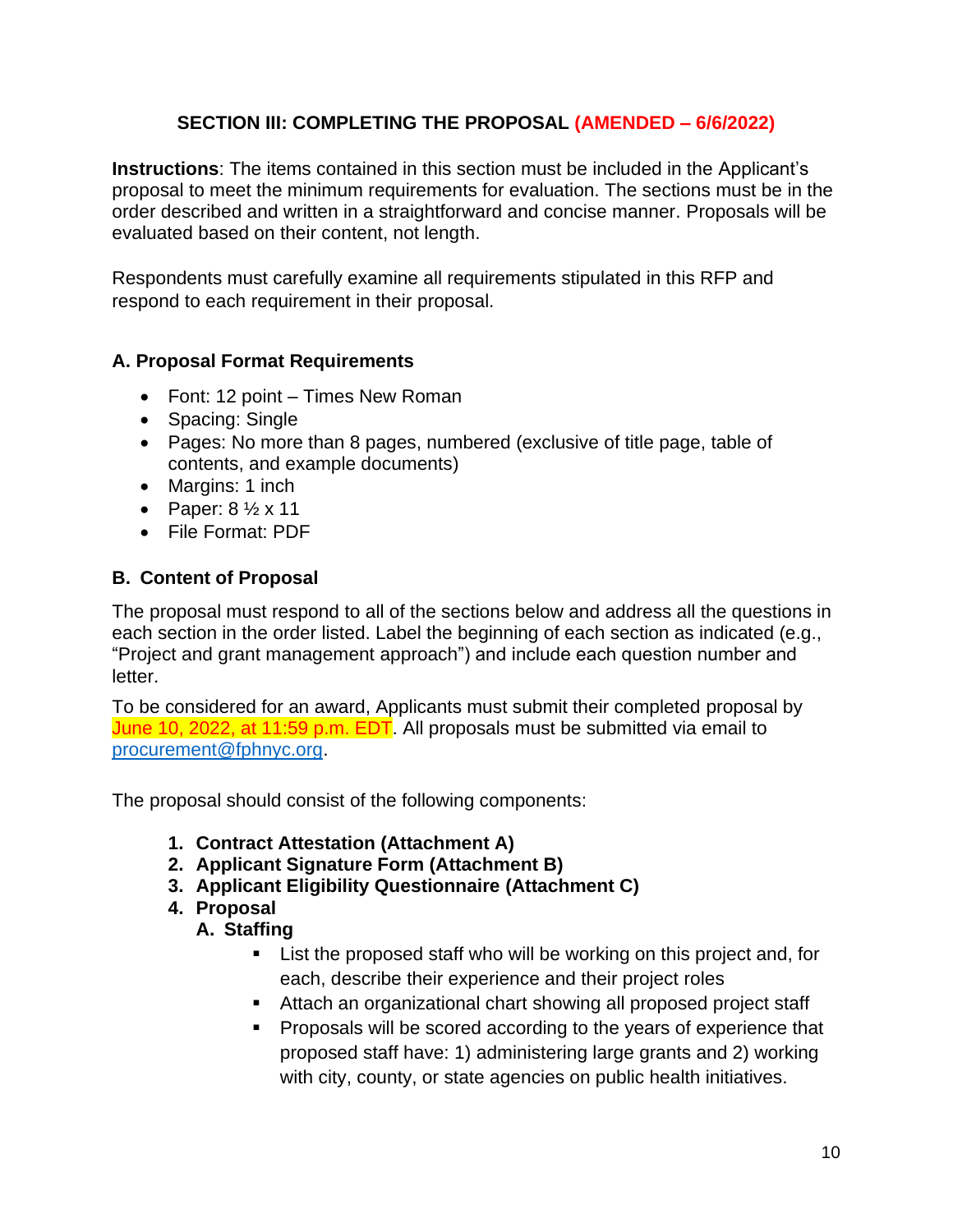Scores will also be based on the whether applicants comply with recipient requirements for staffing (Section II).

## **B. Organizational capacity**

- **EXEDE 5** Describe the Proposer's relevant organizational qualifications and experience over the last five (5) years in:
	- Providing project management services;
	- Overseeing large grants (in excess of \$5MM); and
	- Working with city, county, or state agencies on public health initiatives.
- Provide two applicant references including contact information.
- Proposals will be scored according to the years of experience that the organization has 1) providing project management services; 2) administering large grants; and 3) working with city, county, or state agencies on public health initiatives. Scores will also be based on whether references report satisfaction with the services provided by the applicant.

# **C. Project and grant management approach (Amended – 6/6/2022)**

- **Detailed description outlining the Applicant's approach to project** management including establishing workflows and timelines, client communication protocols, and systems of operation utilized (i.e., any project management tools, Zoom, MS Teams, etc.).
	- Include examples of timelines, communication plans, and reporting tools/templates from previous projects (*will not count towards the page count*).
- Detailed explanation of how the Applicant would deliver the scope of services as outlined in Section II.B: Project Scope of Work. Submissions should specifically address how the applicant will:
	- Advise the Agency on new and continuing proposals for federal funding and manage grant proposal processes;
	- Develop and maintain systems and protocols to ensure compliance with terms of federal funding;
	- Facilitate coordination among grant partners to implement grant-funded activities.
- Specify:
	- The number of grants the Applicant proposes to oversee per year; and
	- The number of grant applications and continuations the Applicant proposes to facilitate per year.

Proposals will be scored according to whether the applicant offers a clear approach to workflows, timelines, and communications for: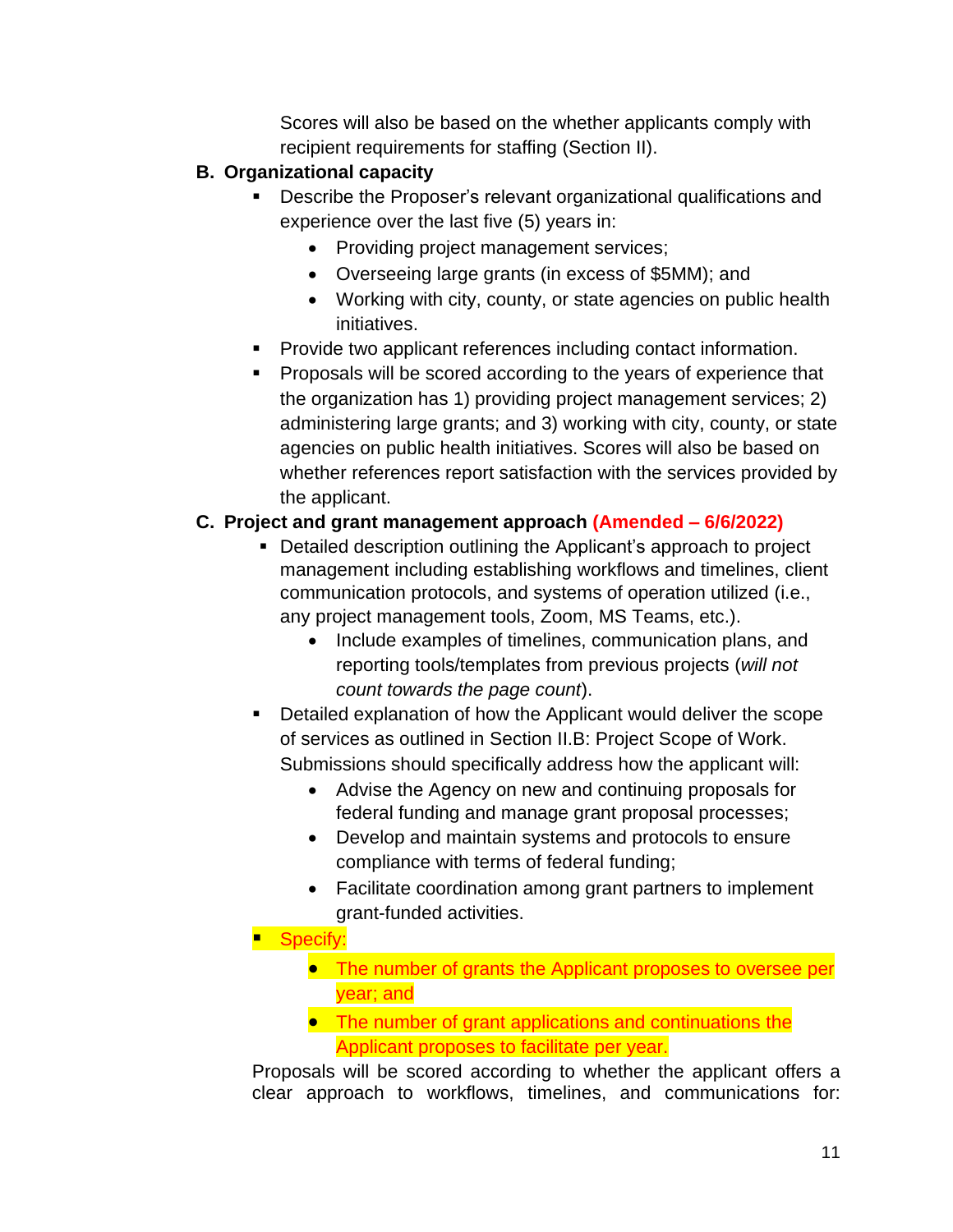Advising the agency on new and continuing proposals for federal funding and managing grant proposal processes; developing and maintaining systems and protocols to ensure compliance with terms of federal funding; and facilitating coordination among grant partners to implement grant-funded activities. Scores will also be based on whether applicants include examples of timelines, communication plans, and reporting tools/templates from previous projects.

#### **D. Budget (using Budget Template Workbook – Attachment D)**

- The applicant should complete the budget template and include all proposed costs.
- In the proposal, please provide an hourly rate inclusive of all costs (Please also provide a justification for the rate); and
	- i. Annual cost for deliverables
		- 1. If hourly rates differ by service provided, please explain
		- 2. If the Applicant would like to propose a different compensation structure, please detail the structure and why it would deliver improved value
- Proposals will be scored according to whether the applicant offers a budget that demonstrates the best value (quality and quantity) for the services provided.
- **5. Organization W9**
- **6. Acknowledgement Of Addenda (Attachment E)**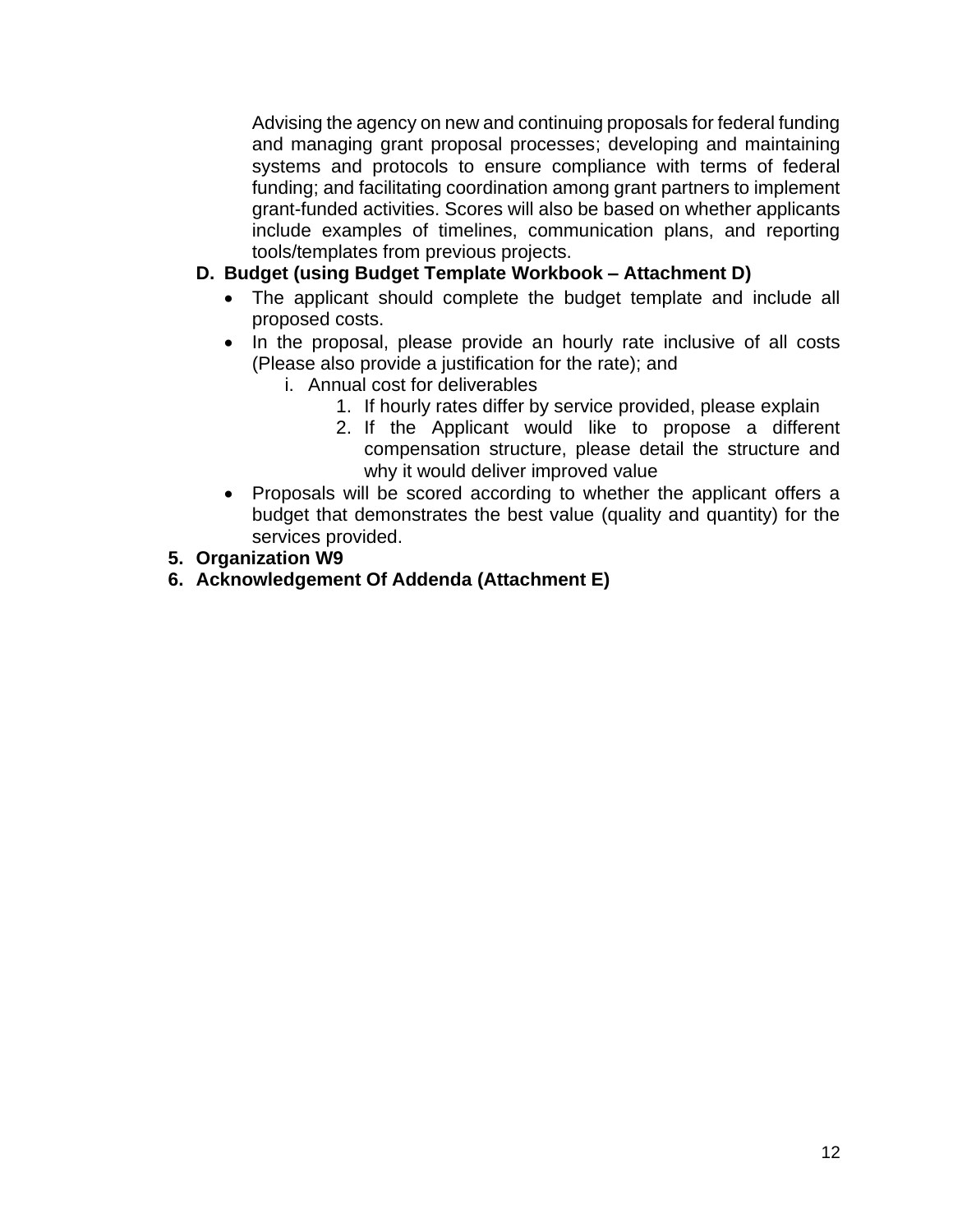## **SECTION IV: EVALUATION AND AWARD PROCEDURES**

All proposals submitted within the stated deadline will be reviewed to determine if they meet the minimum requirements of this RFP and have responded to all necessary questions and requests. The Evaluation Committee will evaluate and rate all qualified proposals based on the Evaluation Criteria described below.

# **A. Evaluation Criteria**

A selection committee at DOHMH will review proposals and select one for this project based on qualifications and the strength of the proposed approach. The relative weight of each section is:

| <b>Organizational capacity</b>                 | 30% |
|------------------------------------------------|-----|
| Staffing                                       | 25% |
| Proposed project and grant management approach | 30% |
| Cost proposal and budget justification         | 15% |

# **B. Selection Process**

The selection process consists of the following steps:

## **1. Adherence to Mandatory Minimum Requirements**

All proposals will undergo an initial administrative review for completeness. For an proposal to be evaluated, it must be responsive (i.e., include all required components) and the applicant must meet all required eligibility criteria.

## **2. Proposal Evaluation**

All responsive proposals will be judged by a review committee consisting of DOHMH employees. The Committee will evaluate proposals and score Applicants according to the criteria described under Contents of the Proposal. Each proposal will be scored by five reviewers. All sections will be scored from 1-5 with 5 indicating that all expectations are met and 1 indicating that none of the section expectations are met.

After scoring, the Committee will select the applicant with the highest score. Applicants with an average score below 3 will not be considered for an award.

## **C. Award Process**

Each applicant applying will be notified in writing regarding the decision concerning their proposal. Once the selection is made, the designated recipient will enter a contract with FPHNYC. Final contract execution is contingent upon successful completion of contract negotiations and demonstrated compliance with all requirements of FPHNYC, DOHMH, the City of New York, and/or any other applicable federal and state laws and policies.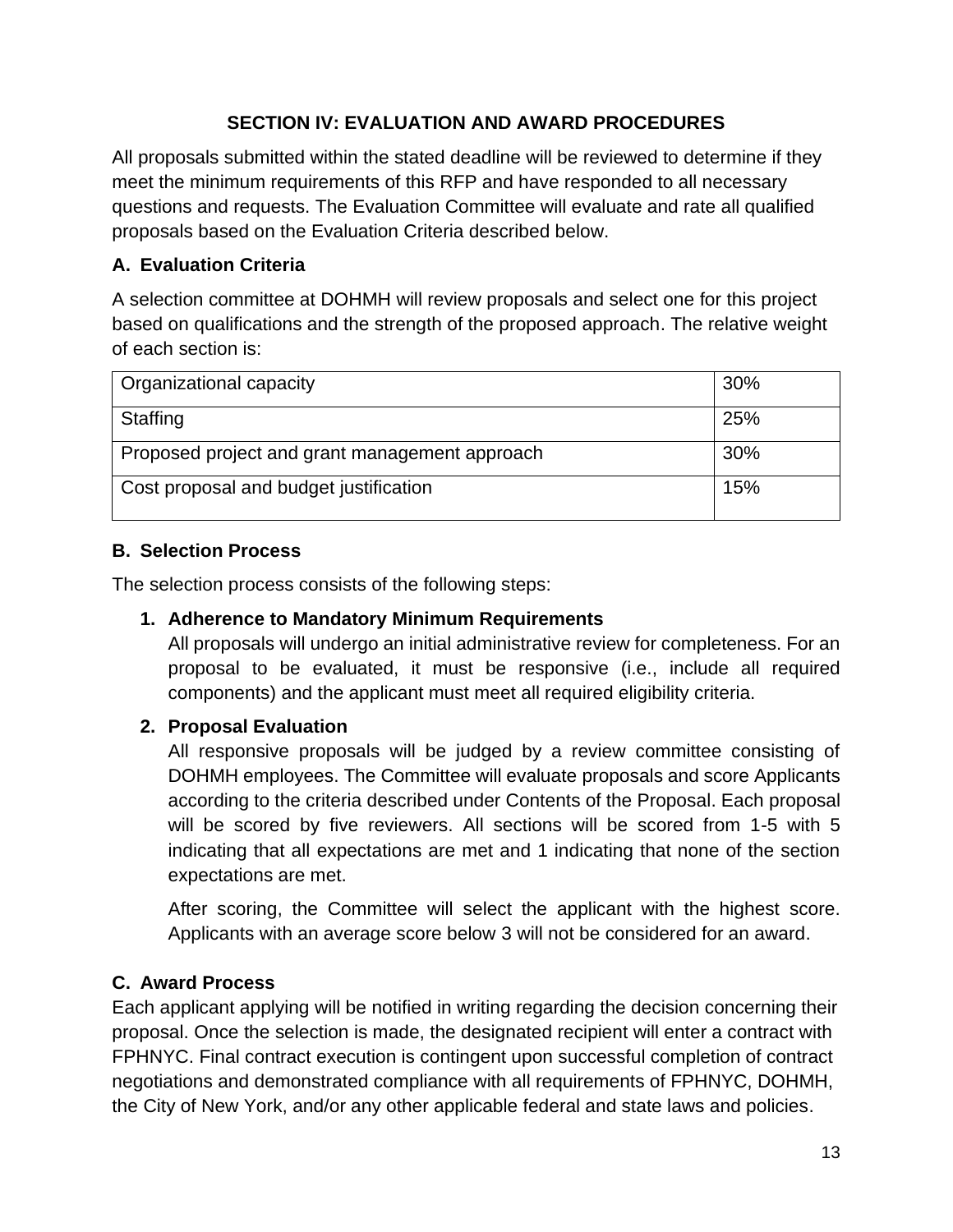#### **SECTION V: GENERAL DISCLOSURES**

#### **Right to Amend, Cancel this RFP, or Solicit a New RFP**

FPHNYC may amend or cancel this RFP at any time, without any liability to FPHNYC, and/or DOHMH. FPHNYC or DOHMH may solicit new requests for information and/or proposals regarding the services addressed in this RFP at any time.

#### **Right to Reject Proposals**

DOHMH may reject any or all proposals received and may ask for further clarification or documentation. Submitted information that does not respond to all items in this RFP may be excluded from further consideration and alternative information packages may not be considered.

#### **Insurance**

Contractors will also be required to provide proof of insurance which includes, general liability, worker's compensation insurance coverage, and professional liability. FPHNYC and DOHMH shall be named as Certificate Holders for all required insurance. Contractors will need to demonstrate that necessary insurance coverage is in place from the start of the contract.

Current insurance requirements for vendors are as follows. Please note these insurance requirements may change.

- A. Insurance: Contractor warrants and represents that it has, and will have continuously during the term of this Agreement, and that it shall require all subcontractors to obtain and maintain continuously during the term of this Agreement:
	- 1. Commercial General Liability: insurance to provide coverage for bodily injury and property damage, including damage to any facilities, equipment or vehicles, in limits of no less than \$1,000,000 per occurrence \$3,000,000 aggregate, \$1,000,000 personal and advertising injury aggregate; written on an occurrence basis with coverage at least as broad as the most recentlyissue version of ISO form CG 00 01, and no exclusions other than as required by law or approved in writing by DOHMH. Such insurance shall include the City of New York and FPHNY, including their respective officials, and employees as additional insured, with coverage at least as broad as the most recently issued ISO form CG 20 26.
	- 2. Professional Liability: If Contractor is providing professional services, Contractor shall obtain professional liability insurance, in limits of no less than \$1,000,000 per occurrence and \$3,000,000 aggregate;
	- 3. Employers Liability: maintain employer's liability as required by law. and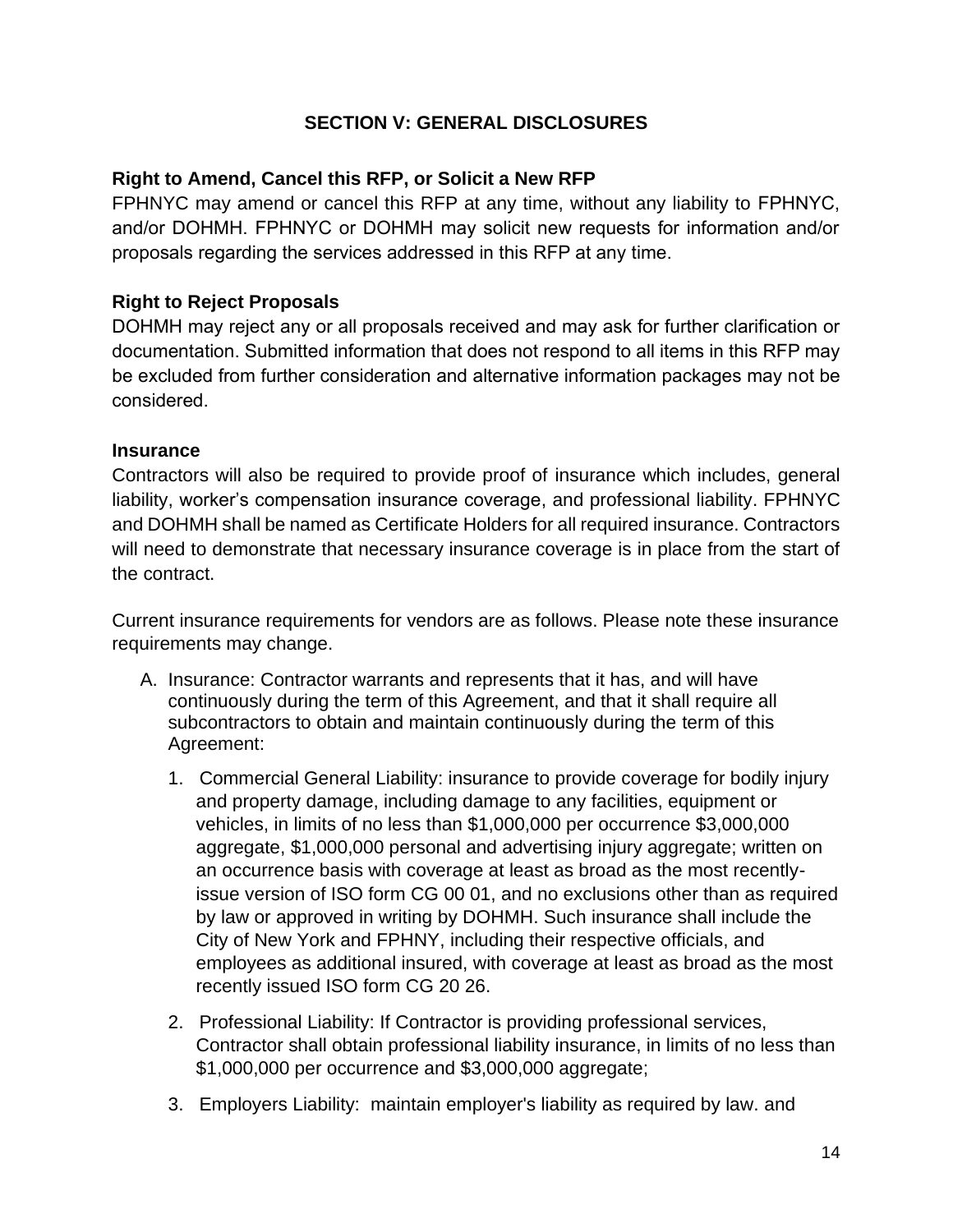- 4. Workers' Compensation: workers' compensation and disability insurance as required by the applicable New York State law.
- 5. Commercial Auto: If Contractor uses any vehicles in the performance of services under this Agreement, Contractor shall obtain commercial auto coverage for all owned, non-owned, and hired vehicles, written on a form at least as broad as ISO form CA 00 01, with minimum limits of \$1,000,000 per accident.
- 6. Excess Umbrella Liability: in the event that contractor's insurance policy(s) does not meet the limits stated above.

Contractor shall maintain on file with FPHNY current Certificates of Insurance for the above referenced policies, listing FPHNY and the City as Additional Insureds for General Liability policies and as Certificate Holders for all other required insurance. All of the above policies shall provide for a waiver of subrogation in favor of the City of New York and FPHNY, including their respective officials and employees, and shall be primary and non-contributing to any insurance or selfinsurance maintained by any of those parties. Contractor waives all claims against the City of New York and FPHNY, including their respective officials and employees, that would be covered under any policy of insurance required by this Agreement. Acceptance of a certificate of insurance or policy of insurance by FPHNY or the City of New York does not waive the requirements of this section. Contractor's insurance obligations are in addition to, separate from, its obligations to defend and indemnify the City of New York and FPHNY and their respective officials and employees as provided for elsewhere in this Agreement. The limits stated in this section are minimums; the amount available to the City and FPHNY and their respective officials and employees as additional insured, shall be the greater of such minimum limits or the maximum total insurance limits available to the Contractor under all primary and excess policies of insurance.

#### **NYC Vendor Registration**

This project requires that vendors register in the City's Payee Information Portal (PIP). In PIP, vendors can view financial transactions with the City of New York, register for Electronic Funds Transfer payments and more. For more information, please visit: [https://a127-pip.nyc.gov/webapp/PRDPCW/SelfService.](https://a127-pip.nyc.gov/webapp/PRDPCW/SelfService)

Vendors will also be required to register in PASSPort, the City's digital procurement system. PASSPort training and information materials are available through videos, user guides and FAQs at [www.nyc.gov/passport.](http://www.nyc.gov/passport)

If awarded, the applicant will be required to comply with NYC EO's regarding COVID-19 Precautions & Vaccination Requirements. The Contractor shall comply with all New York City Executive Orders and Orders of the Commissioner of Health and Mental Hygiene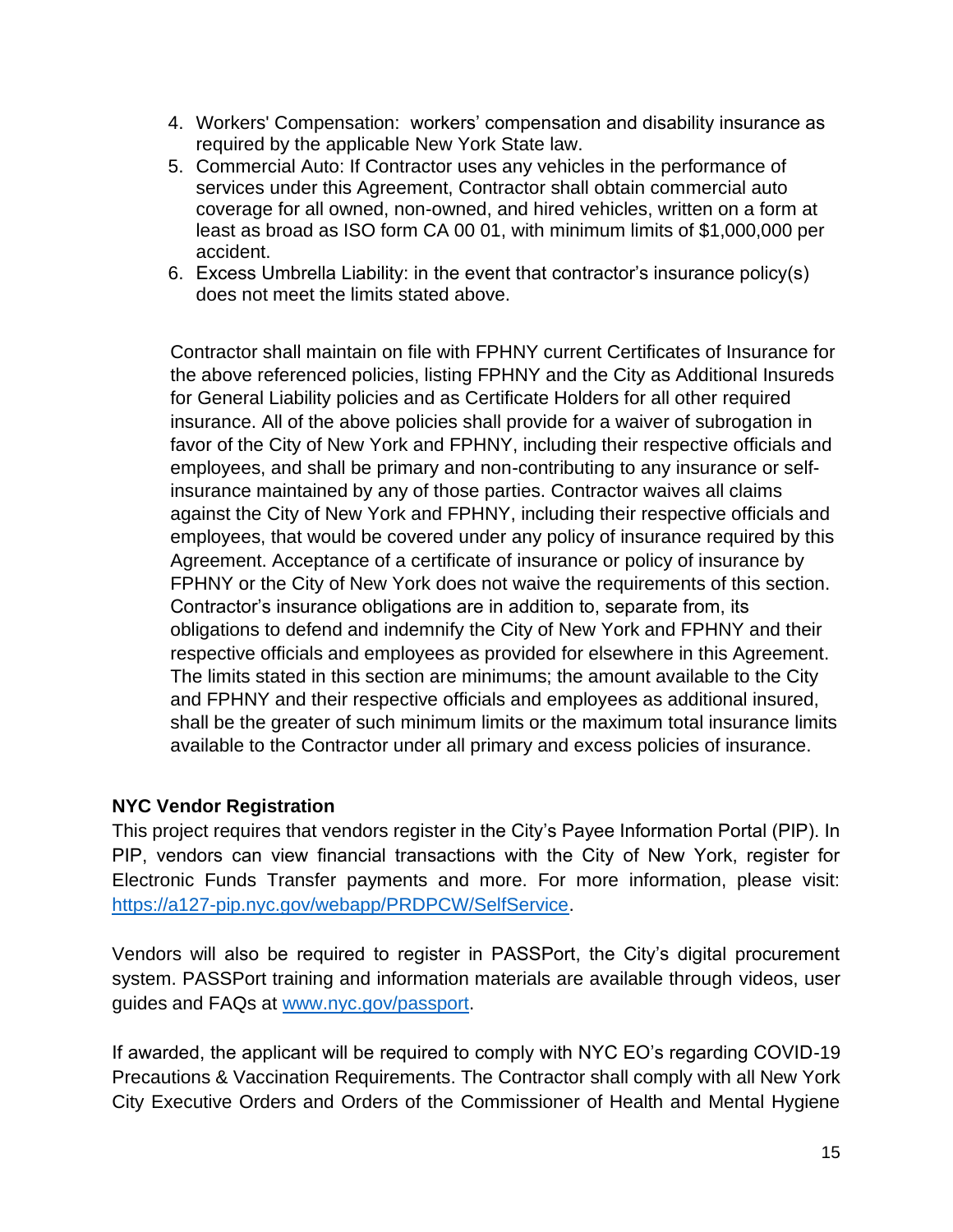("City Orders") that apply to City contractors and subcontractors. The Contractor shall also be responsible for ensuring that the Contractor remains current with all such City Orders and requirements, which may be subject to change.

#### **Proposal Costs**

The Applicant will be solely responsible for any costs incurred in preparing, delivering, or presenting responses to this RFP. Applicants will not be reimbursed for any costs incurred in preparing proposals.

## **Fulfillment of Requirements**

By submitting an information package, the Applicant acknowledges that the respondent has read and understands this RFP and can fulfill all requirements.

#### **Submitted Information**

Once submitted, responses will be the property of FPHNYC and will not be returned.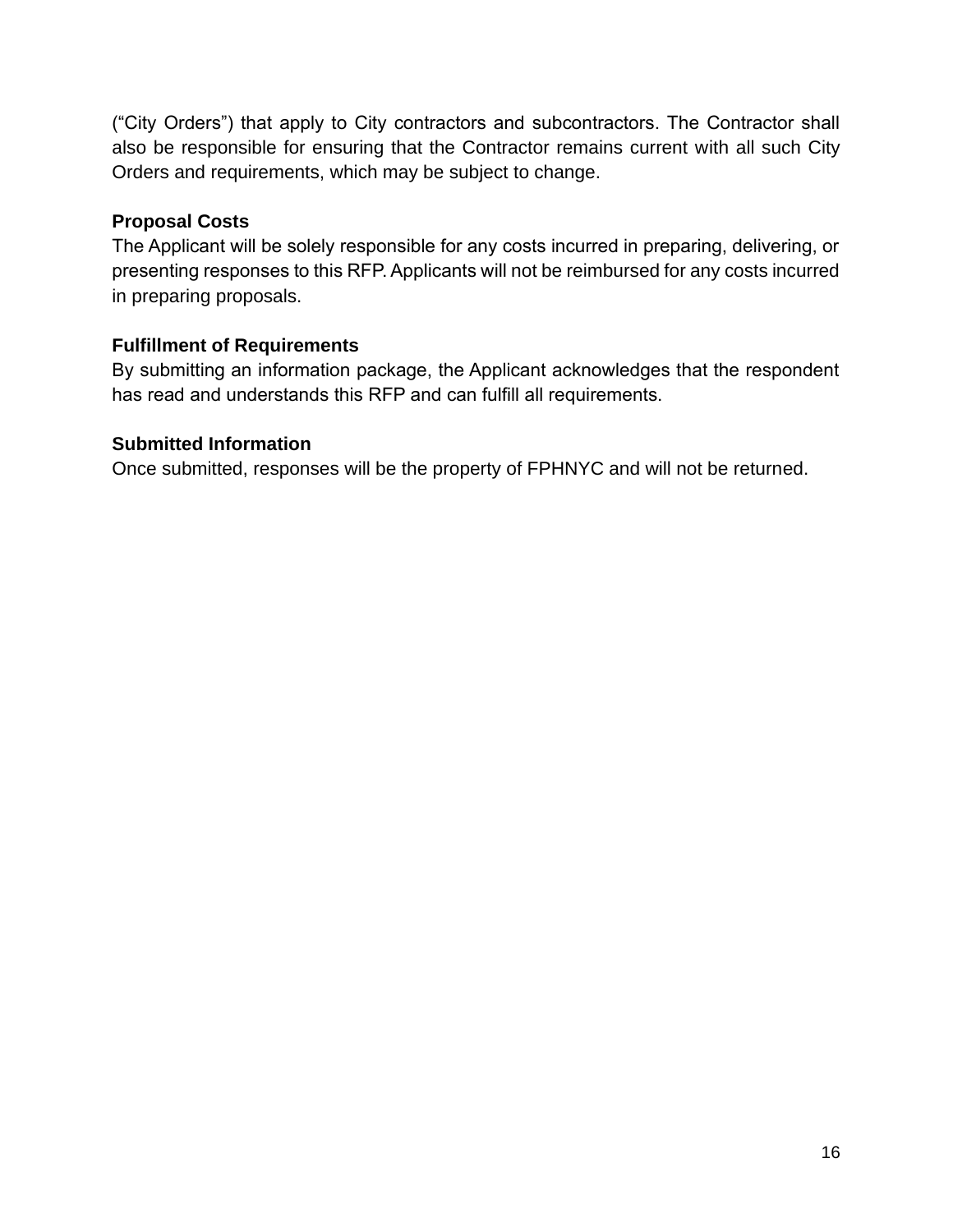# **SECTION VI: ATTACHMENTS/ APPENDICES**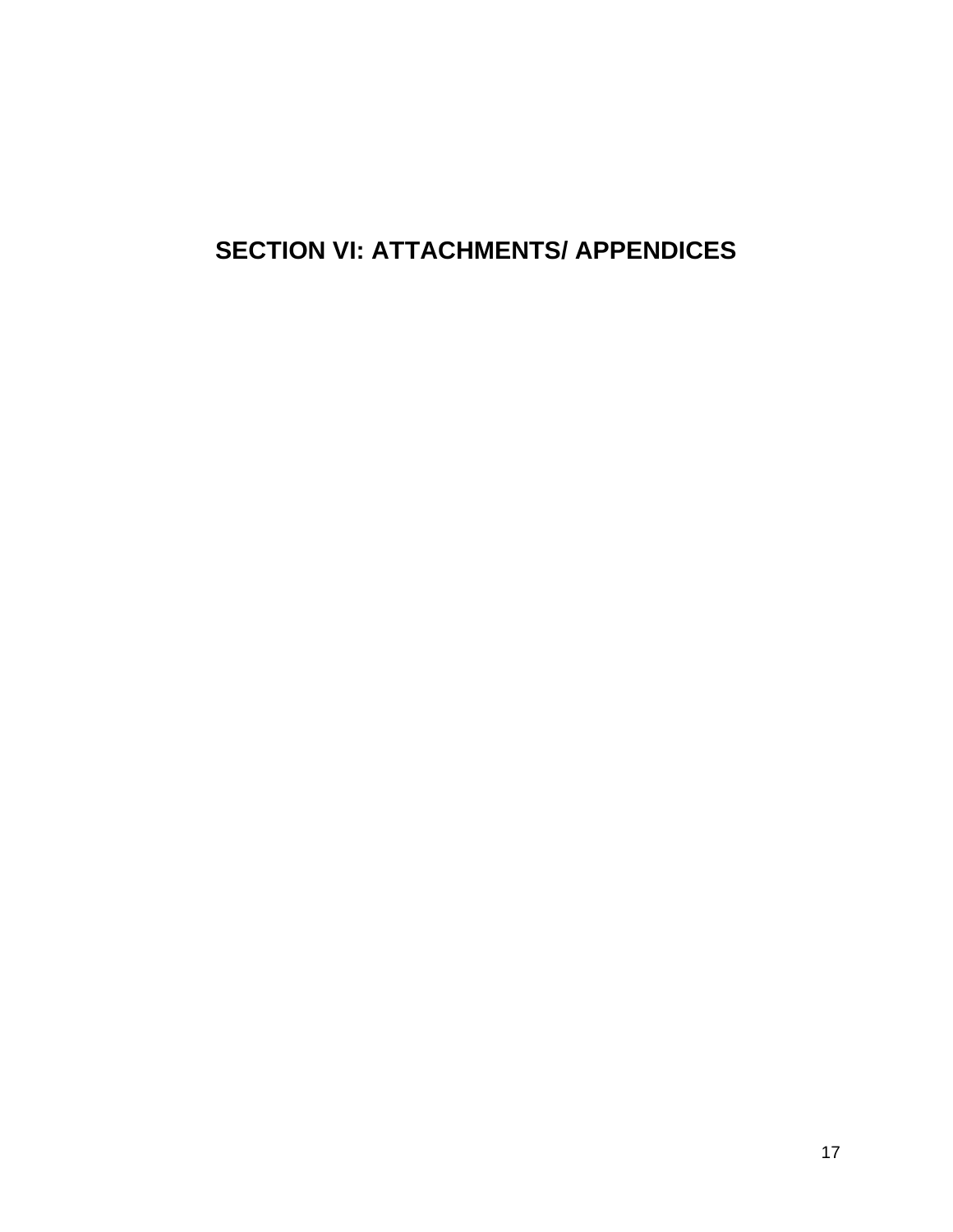# **ATTACHMENT B**

#### **APPLICANT SIGNATURE FORM**

**INSTRUCTIONS:** Applicants must complete and submit this Applicant Information Form signed and dated by the Project Director and the firm's Authorizing Official.

| <b>Lead Applicant Organization</b>                                                                                                                                                                      |      |
|---------------------------------------------------------------------------------------------------------------------------------------------------------------------------------------------------------|------|
| <b>Applicant Organization Name:</b>                                                                                                                                                                     |      |
|                                                                                                                                                                                                         |      |
| <b>Certifications</b>                                                                                                                                                                                   |      |
| As Project Director, I certify that all information provided in this proposal is<br>correct and accurate to the best of my knowledge.                                                                   |      |
| Signature of Project Director                                                                                                                                                                           | Date |
| <b>Printed Name and Title</b>                                                                                                                                                                           |      |
| As the Authorizing Official for the entity submitting this proposal, I am<br>supportive of this proposal and commit my organization to fully engaging in<br>the work proposed as part of this proposal. |      |
| Signature of Authorizing Official                                                                                                                                                                       | Date |
| <b>Printed Name and Title</b>                                                                                                                                                                           |      |
|                                                                                                                                                                                                         |      |
|                                                                                                                                                                                                         |      |
|                                                                                                                                                                                                         |      |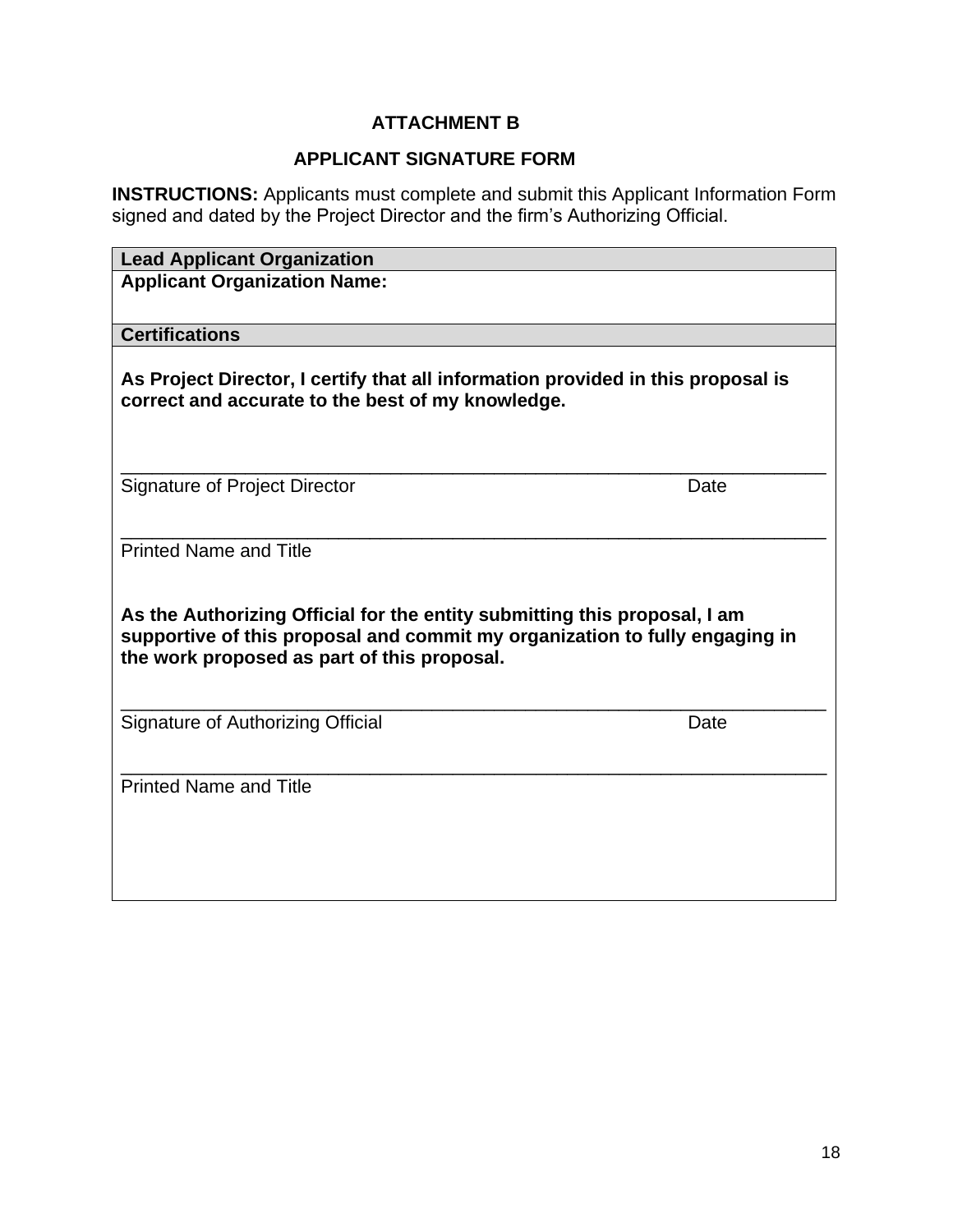#### **ATTACHMENT C**

#### **APPLICANT ELIGIBILITY QUESTIONNAIRE**

**INSTRUCTIONS:** Applicants must respond to each of the questions below. Failure to submit a response omeet the minimum eligibility requirements will disqualify the Applicant from further consideration.

Part I:

|     |     | MANDATORY MINIMUM REQUIREMENTS OF RFP                                                                                                |
|-----|-----|--------------------------------------------------------------------------------------------------------------------------------------|
| Yes | No. | Does your organization have a minimum of five (5) years' experience in<br>1.<br>project management?                                  |
| Yes | No  | 2. Does your organization have experience applying for and administering<br>large (at least \$5 million annually) government grants? |
| Yes | No. | 3. Does your organization have experience working with city, county, or state<br>agencies on public health initiatives?              |
| Yes | No. | 4. Does your organization have information systems in place to carry out<br>collaborative work (e.g., MS Teams, Zoom, etc.)?         |
| Yes | No. | 5. Does your organization have systems in place to record time and effort<br>toward contract scope and deliverables?                 |
| Yes | No. | 6. Is your organization, or your fiscal sponsor, registered as a City of New<br>York approved vendor in both PIP and Passport?       |
| Yes | No. | 7. Does your organization, or your fiscal sponsor, have proof of required<br>insurance coverage?                                     |

#### Part II:

#### APPLICANT'S CERTIFICATION

By my signature below, I certify that I am an authorized representative of the applicant named below, and that all information provided above is true and complete to the best of my knowledge.

Signature of Authorizing Official Date

Organization Name